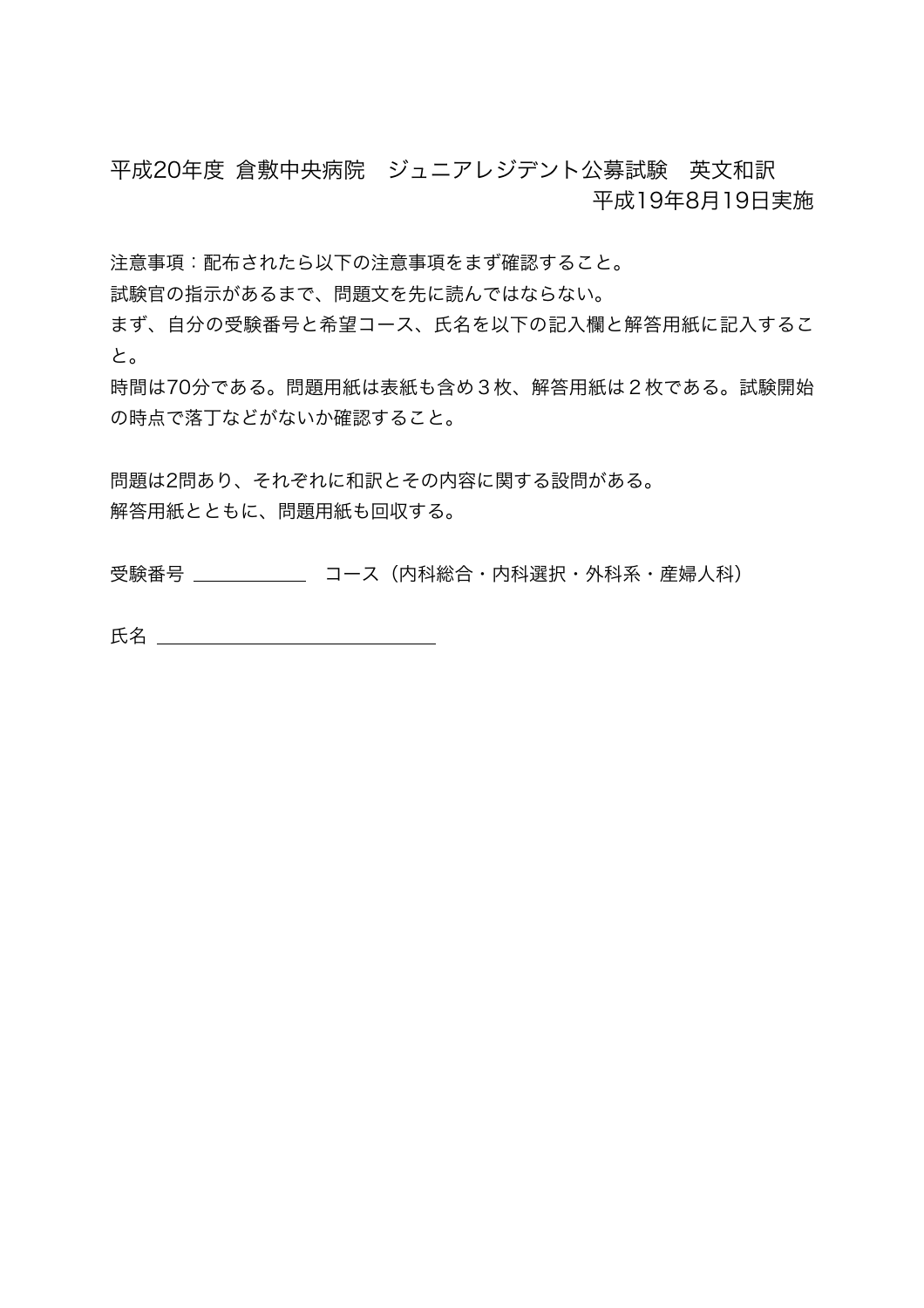問題1:以下の文章を読み、設問に答えなさい。

次の英文を要旨が判るように和訳しなさい

この内容があなたの現場に当てはまるとして、医療現場ではどうするべきと考える

か、日本語1文でまとめなさい

下線については、脚注として訳語などを示した

Objective To evaluate the association between alarm symptoms and the subsequent diagnosis of cancer in a large population based study in primary care. Design Cohort study.

Setting UK General Practice Research Database

Patients 762325 patients aged 15 years and older, registered with 128 general practices between 1994 and 2000. First occurrences of hematuria, hemoptysis, dysphagia, and rectal bleeding were identified in patients with no previous cancer diagnosis.

Main outcome measure Positive predictive value of first occurrence of hematuria, hemoptysis, dysphagia, or rectal bleeding for diagnoses of neoplasms of the urinary tract, respiratory tract, esophagus, or colon and rectum during three years after symptom onset. Likelihood ratio and sensitivity were also estimated.

Results 11108 first occurrences of hematuria were associated with 472 new diagnoses of urinary tract cancers in men and 162 in women, giving overall three year positive predictive values of 7.4% (95% confidence interval 6.8% to 8.1%) in men and 3.4% (2.9% to 4.0%) in women. After 4812 new episodes of hemoptysis, 220 diagnoses of respiratory tract cancer were made in men (positive predictive value 7.5%, 6.6% to 8.5%) and 81 in women (4.3%, 3.4% to 5.3%). After 5999 new diagnoses of dysphagia, 150 diagnoses of esophageal cancer were made in men (positive predictive value 5.7%, 4.9% to 6.7%) and 81 in women (2.4%, 1.9 to 3.0%). After 15 289 episodes of rectal bleeding, 184 diagnoses of colorectal cancer were made in men (positive predictive value 2.4%, 2.1% to 2.8%) and 154 in women (2.0%, 1.7% to 2.3%). Predictive values increased with age and were strikingly high, for example, in men with hemoptysis aged 75-84 (17.1%, 13.5% to 21.1%) and in men with dysphagia aged 65-74 (9.0%, 6.8% to 11.7%).

Conclusion New onset of alarm symptoms is associated with an increased likelihood of a diagnosis of cancer, especially in men and in people aged over 65. These data provide support for the early evaluation of alarm symptoms in an attempt to identify underlying cancers at an earlier and more amenable stage.

出典 BMJ 2007; 334: 1040 ただし、一部の単語を米国綴りに変更した。

UK General Practice Research Database:英国の診療データベース hematuria: 血尿 hemoptysis: 喀血、血痰 dysphagia: 嚥下障害、嚥下困難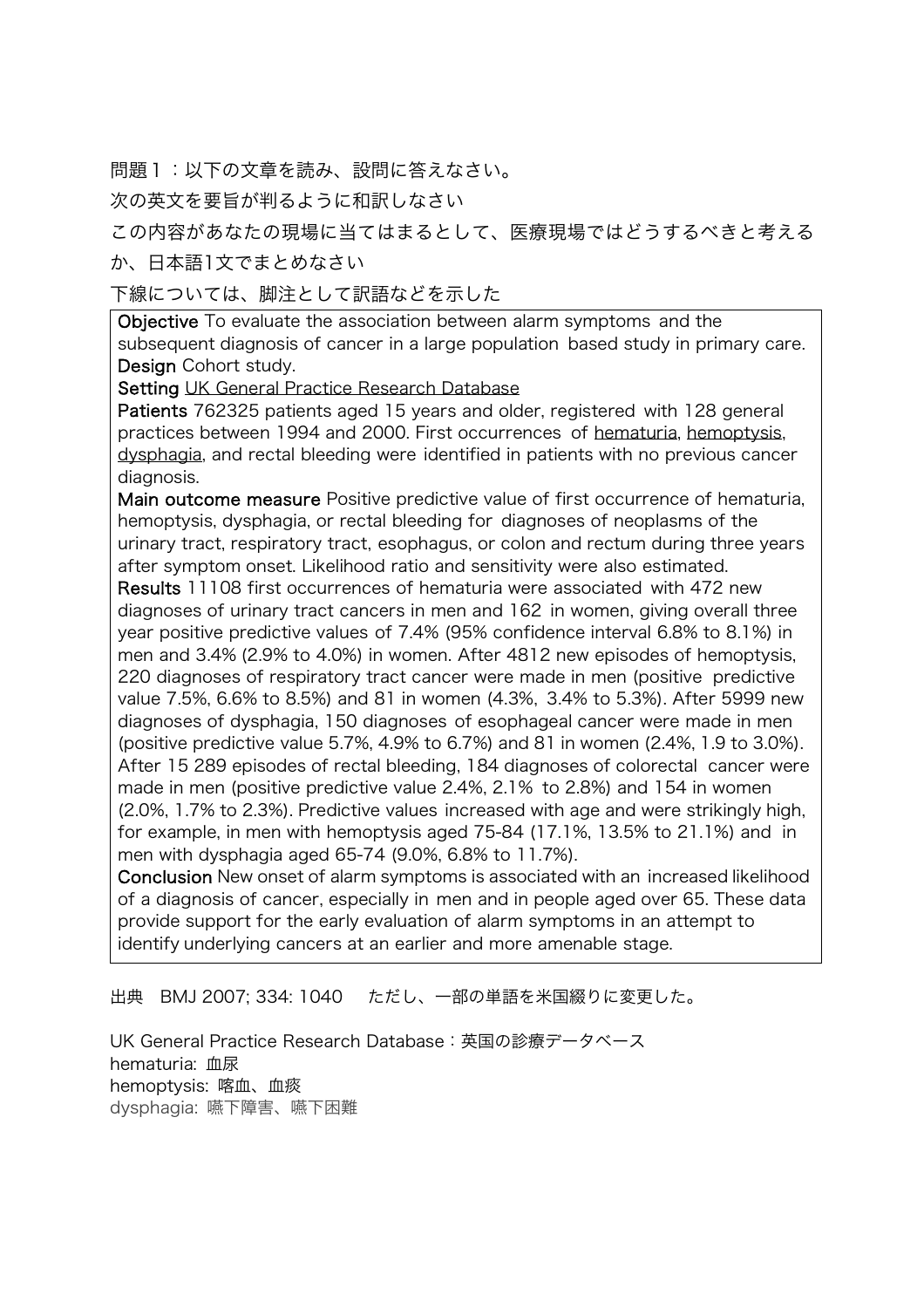問題2:以下の文章を読み、設問に答えなさい。 次の英文を要旨が判るように和訳しなさい この内容を踏まえて、ふさわしいと思う日本語の題名を付けなさい

下線については、脚注として訳語などを示した

Over the past twenty years clinical guidelines have been developed to bridge the gap between research and practice. Guideline development groups aim to use the totality of relevant research evidence to formulate recommendations. Since bibliographic database (for example MEDLINE) are easily available, one might expect that this would lead to international consensus on the evidence chosen to underpin recommendations for clinical care, and a consequence of recommendations made in guidelines.

Nevertheless, recommendations often differ in guidelines on the same topic particularly when evidence for treatment decisions is weak. For example, substantial differences between recommendations from the United States and France about prophylactic mastectomy and oophorectomy in high-risk women. Differences were attributed to cultural variation in ideas about patient autonomy and involvement in health care, differing national views on aesthetics of the breast and about fertility. Even where there is good trial evidence, recommendation vary. For instance, analysis of hypertension guidelines from New Zealand, United States, Canada, United Kingdom and the World Health Organization showed wide variation in the criteria for blood pressure treatment decisions. Differences persisted between more recent editions of national hypertension guidelines, even more systematic and transparent methods of guideline development.

It is evident that there are disparities in recommendations in guidelines for a range of different clinical conditions. Investigators hypothesize that differences are due to insufficient evidence, differing interpretations of evidence, unsystematic guideline development methods, the influence of professional bodies, cultural factors such as differing expectations of apparent risks and benefits, socioeconomic factors or characteristic of health care systems.

出典:Diabetes Care 2002; 25: 1933

mastectomy: 乳房切除術 oophorectomy: 卵巣切除術 aesthetics of the breast: 乳房の美的価値 fertility: 妊性、生殖可能性 the World Health Organization: WHO 世界保健機構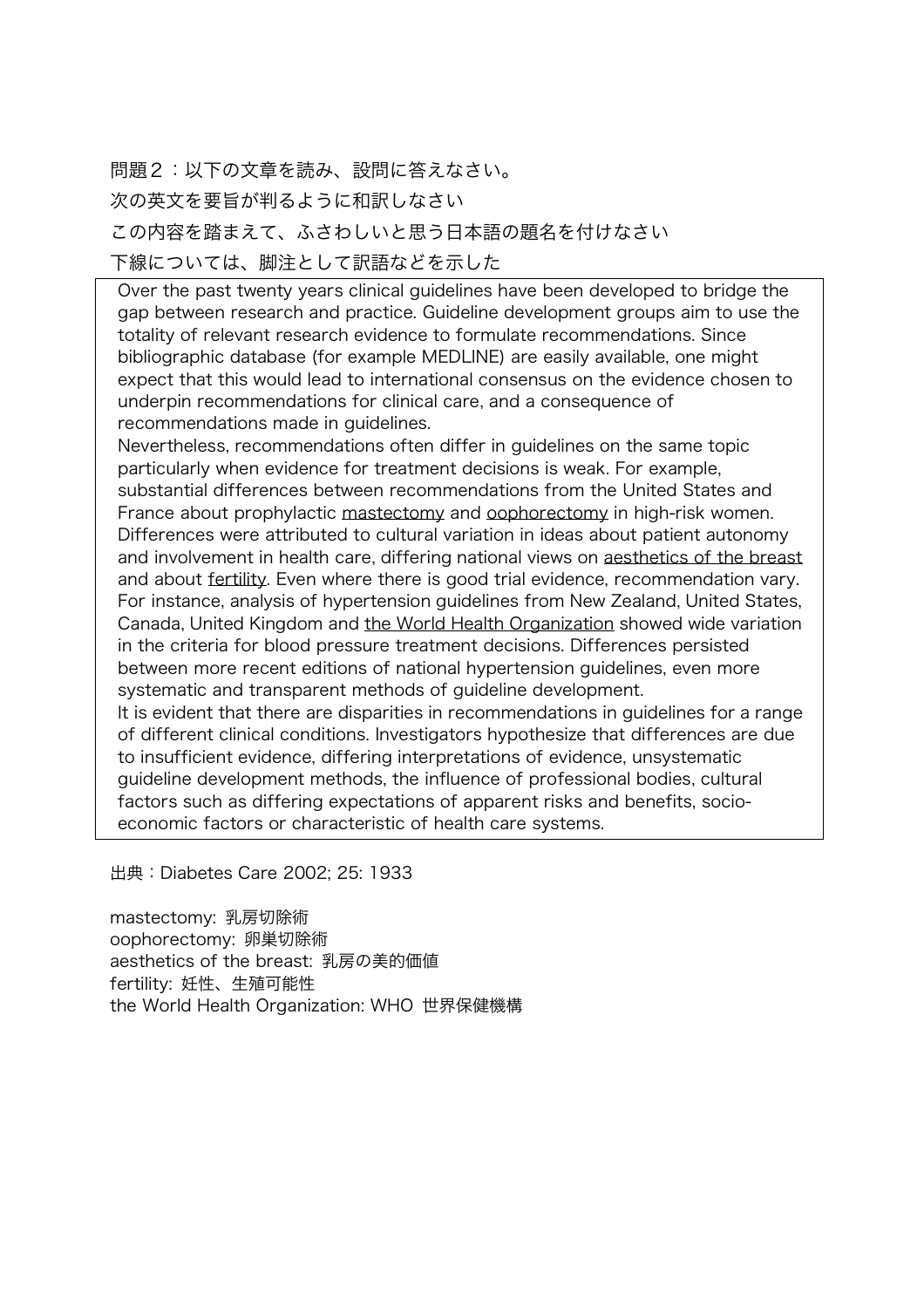## 解答用紙

受験番号 \_\_\_\_\_\_\_\_\_\_\_\_ コース (内科総合・内科選択・外科系・産婦人科) 氏名 \_\_\_\_\_\_\_\_\_\_\_\_\_\_\_\_\_\_\_\_\_\_\_\_\_\_

問題1 和訳

現場ではどうするべきか(日本語で書くこと)